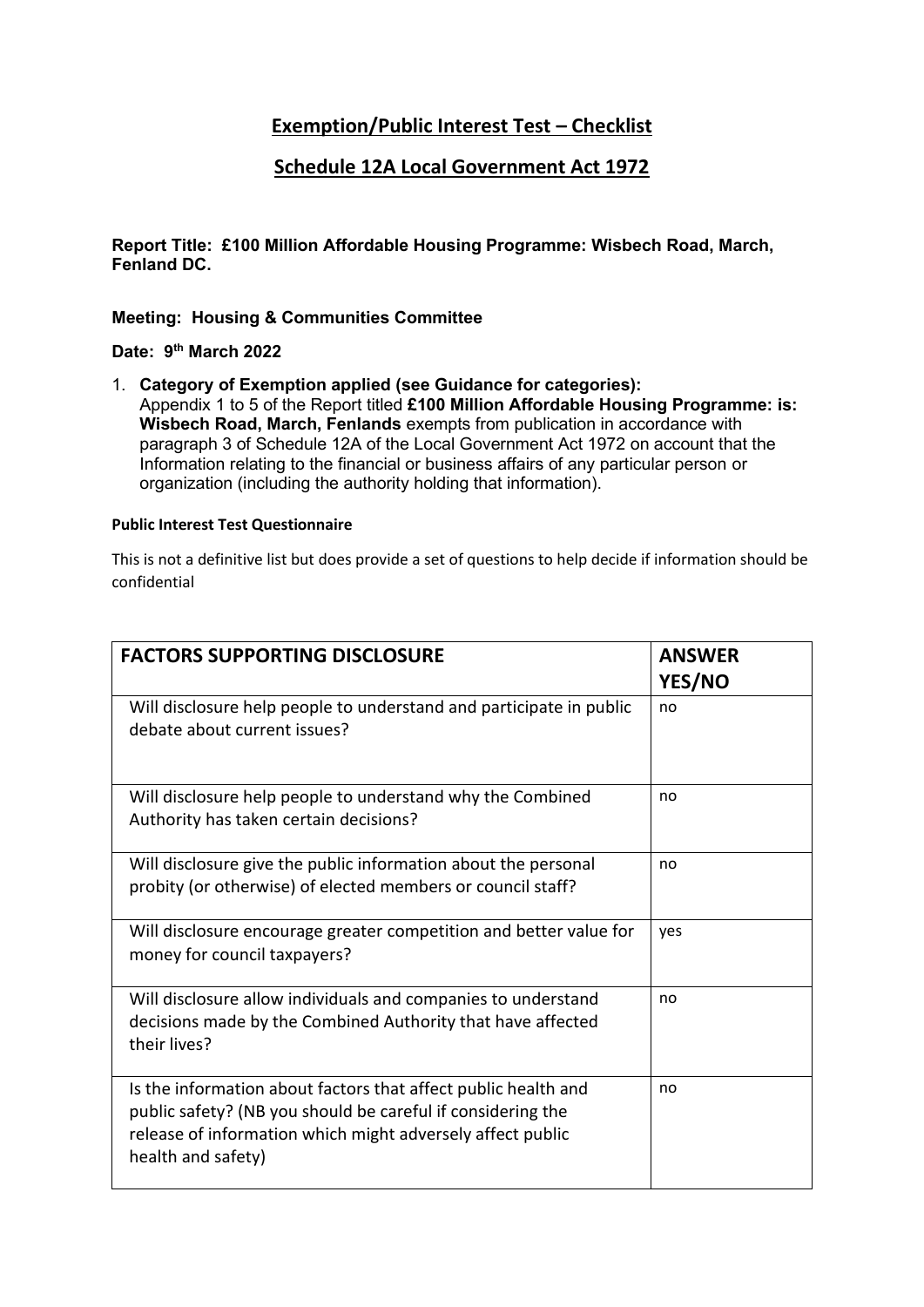| Will disclosure reveal incompetent, illegal or unethical decision-<br>making or examples of malpractice?                    |     | no                                                                                                          |  |
|-----------------------------------------------------------------------------------------------------------------------------|-----|-------------------------------------------------------------------------------------------------------------|--|
| Will disclosure reveal that such maladministration has not in fact<br>occurred?                                             |     | no                                                                                                          |  |
| <b>FACTORS SUPPORTING WITHHOLDING INFORMATION</b>                                                                           |     | <b>ANSWER YES/NO</b>                                                                                        |  |
| Will disclosure damage the Combined Authority's interests<br>without giving the public any useful information?              | no  |                                                                                                             |  |
| Will disclosure damage another organisation or person's<br>interests, without giving the public any useful information?     |     | yes                                                                                                         |  |
| Will disclosure give an unfair, prejudicial, or inaccurate view of a<br>situation?                                          |     | no                                                                                                          |  |
| Will disclosure prevent the effective delivery of services<br>without giving the public useful information?                 | yes |                                                                                                             |  |
| Will disclosure put the health and safety of any<br>group or individuals at risk?                                           |     | no                                                                                                          |  |
| Is there a clear and coherent reason why the community in<br>general would benefit more from information being<br>withheld? |     | Yes - this is extremely<br>business sensitive for<br>Sage Housing, as<br>transactions are still<br>ongoing. |  |

## **Outcome of Public Interest Test**

The exempt documents are strictly confidential due to the business and financial sensitivity whereby Sage Housing has ongoing transactions, and if in the public domain could lead to their competitors knowing of their circumstances. The scheme has yet to be acquired (land) by Sage Housing, and due to other changes made on the site. (tenure mix). Sage Housing is working closely with Contractors called Partner Construction. In normal circumstances – this information would not be in the public domain – but in the confines of the organization.

Appendices

- 1. CPCA /Application Form & Business Case (business sensitive)
- 2. Layout Plan. (business sensitive)
- 3. Draft Red Book Evaluation (extremely business sensitive)